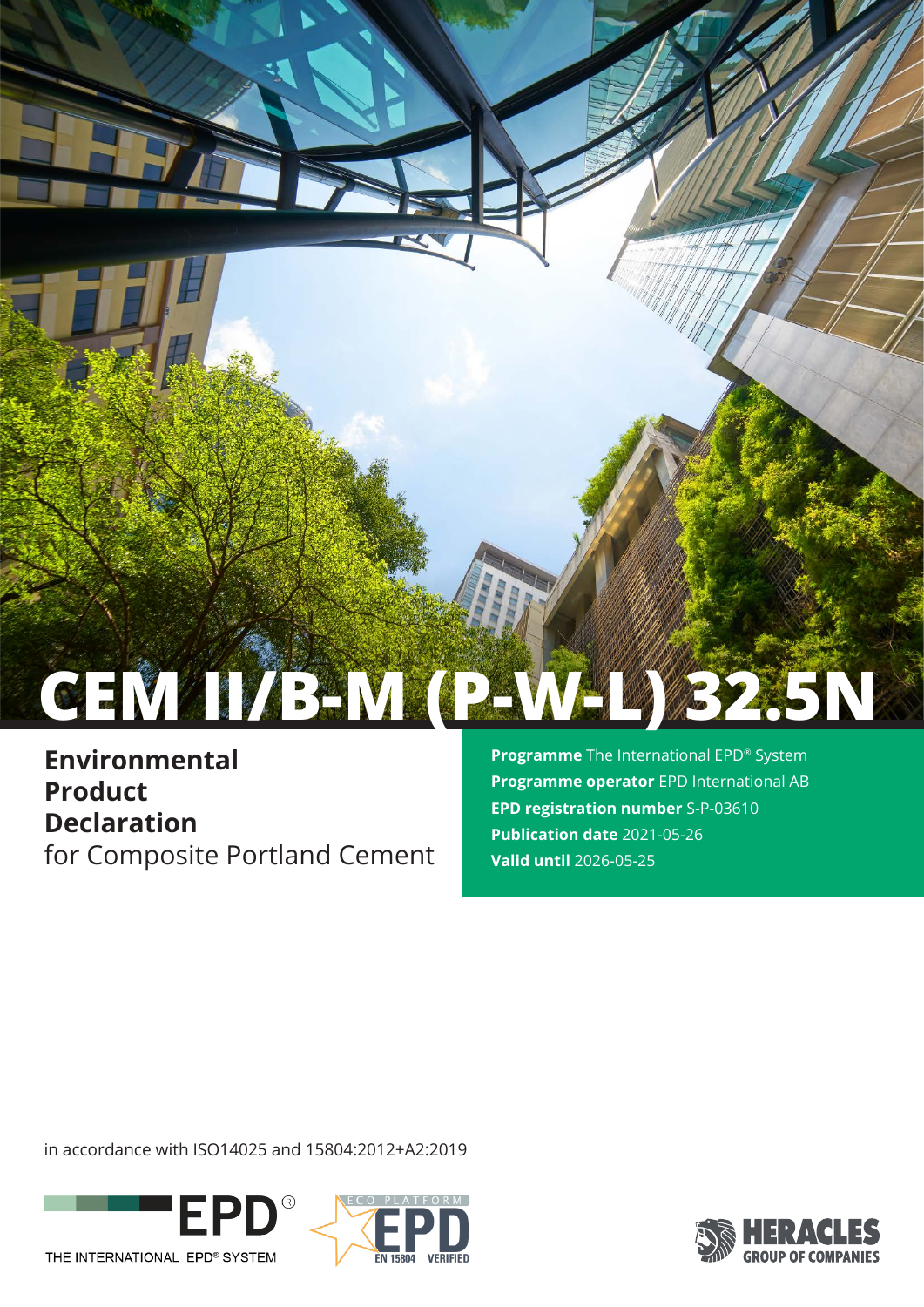## **COMPANY INFORMATION**

HERACLES Group of Companies, a member of LafargeHolcim, is the leader in cement sales in Greece, having 110 years of presence in the market. Having a network of 30 production and commercial facilities throughout Greece, the Company is active in the production and marketing of cement, aggregates, concrete and industrial minerals, offering products and solutions that meet the diversified needs of customers and the requirements of modern construction.

Main drivers for creating value are growth, the simplification of procedures and performance, financial strength and development of HERACLES Group people. Guided by sustainable development, the company implements effective resource management, which in combination with the organizational structure at all levels, enables to export cement, clinker, pumice, industrial materials and solid fuels, in more than 20 countries worldwide, contributing substantially to the national economy.

For HERACLES Group, Sustainable Development is a long-term commitment and non-negotiable priority that guides our daily business activity. We believe in building a greener and more sustainable world for people and the planet. A world that operates with respect for water and nature and upgrades the quality of life for all. We advocate an innovative, climate-neutral construction industry that will apply the principles of circular economy regarding the use of resources. To this end, we focus on four strategic pillars for sustainable development - Local Communities, Climate & Energy, Circular Economy, Nature - that create value for our activities, shareholders and our social partners. We are leading the transition to a lower carbon sector through the development and delivery of green products and solutions, saving natural resources, using alternative fuels and promoting circular economy.



## **PRODUCT DESCRIPTION**

Cement is one of the most important building materials used in the construction industry, working as binder that sets, hardens and adheres to other materials to bind them together. It is the main raw material for the production of concrete, mortars, grouts and plasters.

This is a product specific EPD for the Composite Portlant Cement **CEM II/B-M (P-W-L) 32.5N 'HERACLES'** which conforms to the requirements of EN 197-1 and is produced by Volos Cement Plant of HERACLES GCCo that is located near Volos town in Greece. It is suitable for all construction applications (civil engineering projects, construction works, ready-mixed concrete and products concrete, coastal concrete, plastering and large scale constructions). Fully responds to modern construction requirements for durability and long life service.

The product can be delivered in bulk and packed via the following methods:

- Bulk in silo trucks
- Bulk in bulk carrier vessels
- Big bags of 1.35 tns
- Bags of 50, 40 and 25kg package under the brand name **HERACLES**



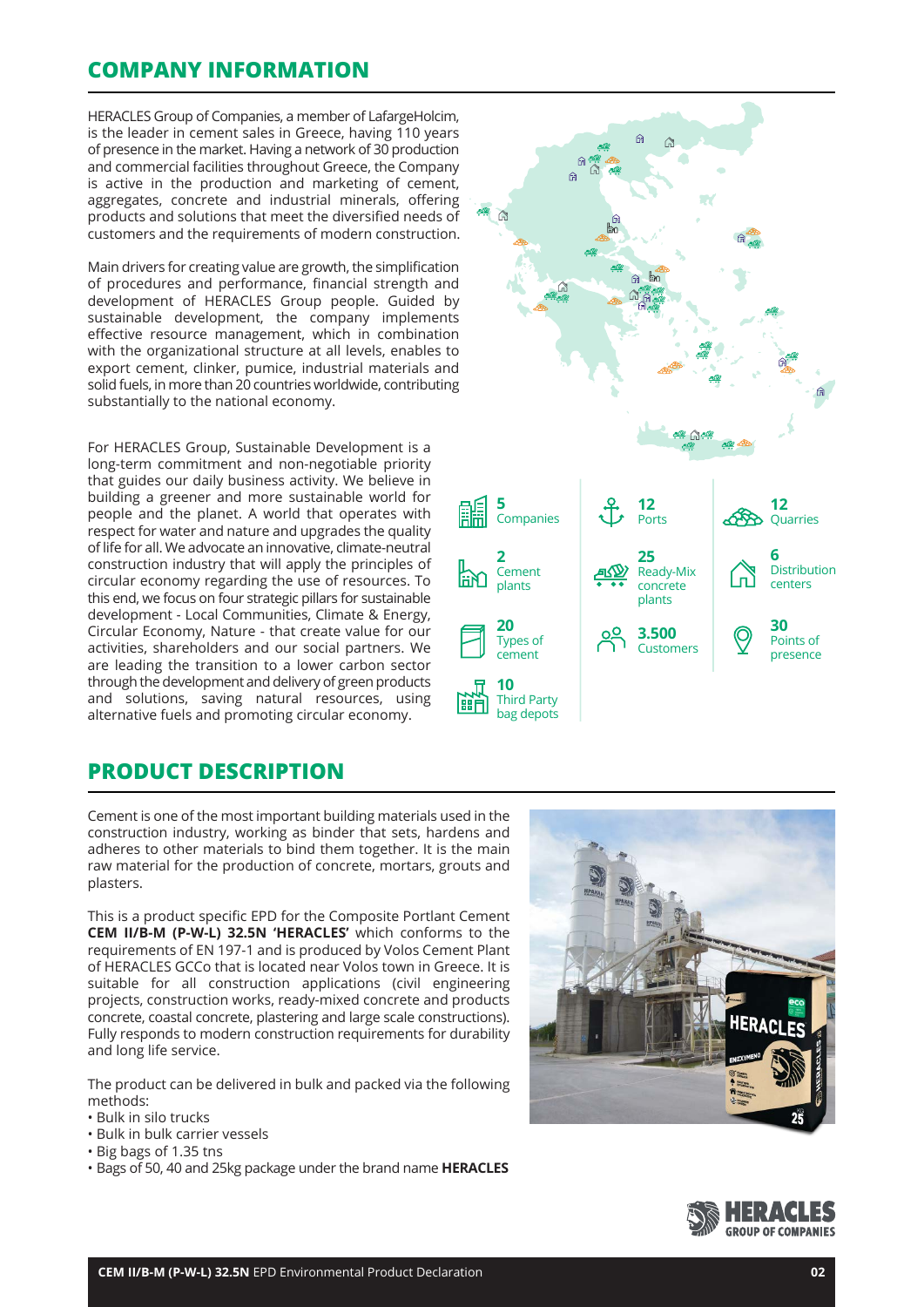The product's technical characteristics and composition are presented at the tables below. Product declarations and certificates can be found at the company's website www.lafarge.gr

| <b>Technical characteristics according to EN 197-1</b><br><b>CEM II/B-M (P-W-L) 32.5N</b> |                                         |               |  |
|-------------------------------------------------------------------------------------------|-----------------------------------------|---------------|--|
| Mechanical properties                                                                     | Compressive Strength 7 days (MPa)       | $\geq 16$     |  |
|                                                                                           | Compressive Strength 28 days (MPa)      | $32,5 - 52,5$ |  |
| Chemical properties                                                                       | Sulfate content (SO <sub>3</sub> % w/w) | $\leq 3.5$    |  |
|                                                                                           | Chloride content (Cl, % w/w)            | $\leq 0.1$    |  |
| Physical properties                                                                       | Initial setting time (min)              | $\geq$ 75     |  |
|                                                                                           | Soundness (mm)                          | $\leq 10$     |  |

## **Composition according to EN 197-1 (% by mass)\***

| Clinker                       | $65 - 79$ |
|-------------------------------|-----------|
| Fly ash (W) – Limestone (L)   | $21 - 35$ |
| Minor additional constituents | $0 - 5$   |

*\*Gypsum is not included in the aforementioned composition*

# **LCA INFORMATION**

#### **DECLARED UNIT**

The declared unit is 1 tn (1.000 kg).

#### **GOAL AND SCOPE**

This EPD evaluates the environmental impacts of the production of 1 tn CEM II/B-M (P-W-L) 32.5N from Cradle to gate.

#### **BACKGROUND DATA**

The most recent version of Ecoinvent database (v.3.7.1) was used as a source of background data.

#### **SOFTWARE**

The software used for the production of the LCA results is OpenLCA 1.10.3.

#### **DATA QUALITY**

ISO 14044 was applied in terms of data collection and quality requirements. The data concerning the modules A3 (product manufacturing) and A2 (transportation) were provided by HERACLES GCCo and involved all input and output materials to the plant, the consumed utilities (energy, water) and the distances and means of transport for each input stream. The background data for the module A1 e.g. electricity generation, raw materials and fuels production were recovered from Ecoinvent database (v.3.7.1). Regarding electricity mix, guarantees of origin in combination with the latest (2019) national residual electricity mix as published in DAPEEP SA were utilized.

#### **TIME REPRESENTIVENESS**

All primary data used in this study is for the full year 2020.

#### **GEOGRAPHICAL SCOPE**

Worldwide

#### **ALLOCATIONS**

Wherever possible allocation was avoided. The production was divided into two sub-processes, clinker and cement, and the related input and output data to each sub-process were collected. In some cases that data were not able to be attributed directly to the specific product production, they were allocated by physical properties (mass).

#### **ASSUMPTIONS**

It is assumed that for the road and sea transportation a lorry 16-32 metric ton, EURO4 and bulk carrier for dry goods were used respectively. All data were collected for the full year 2020. Only the cement recipe (materials percentage), is based on the last two months of the aforementioned year. Since then, an important change has been applied in the recipe and is valid till now.

#### **CUT-OFF RULES**

The cut-off rule for insufficient data or data gaps that are less than 1% of the total input mass and less than 5% of energy usage and mass per module was applied only to the grinding aid.

#### **COMPARABILITY**

EPDs of construction products may not be comparable if they do not comply with EN 15804. EPDs within the same product category but from different programmes may not be comparable.

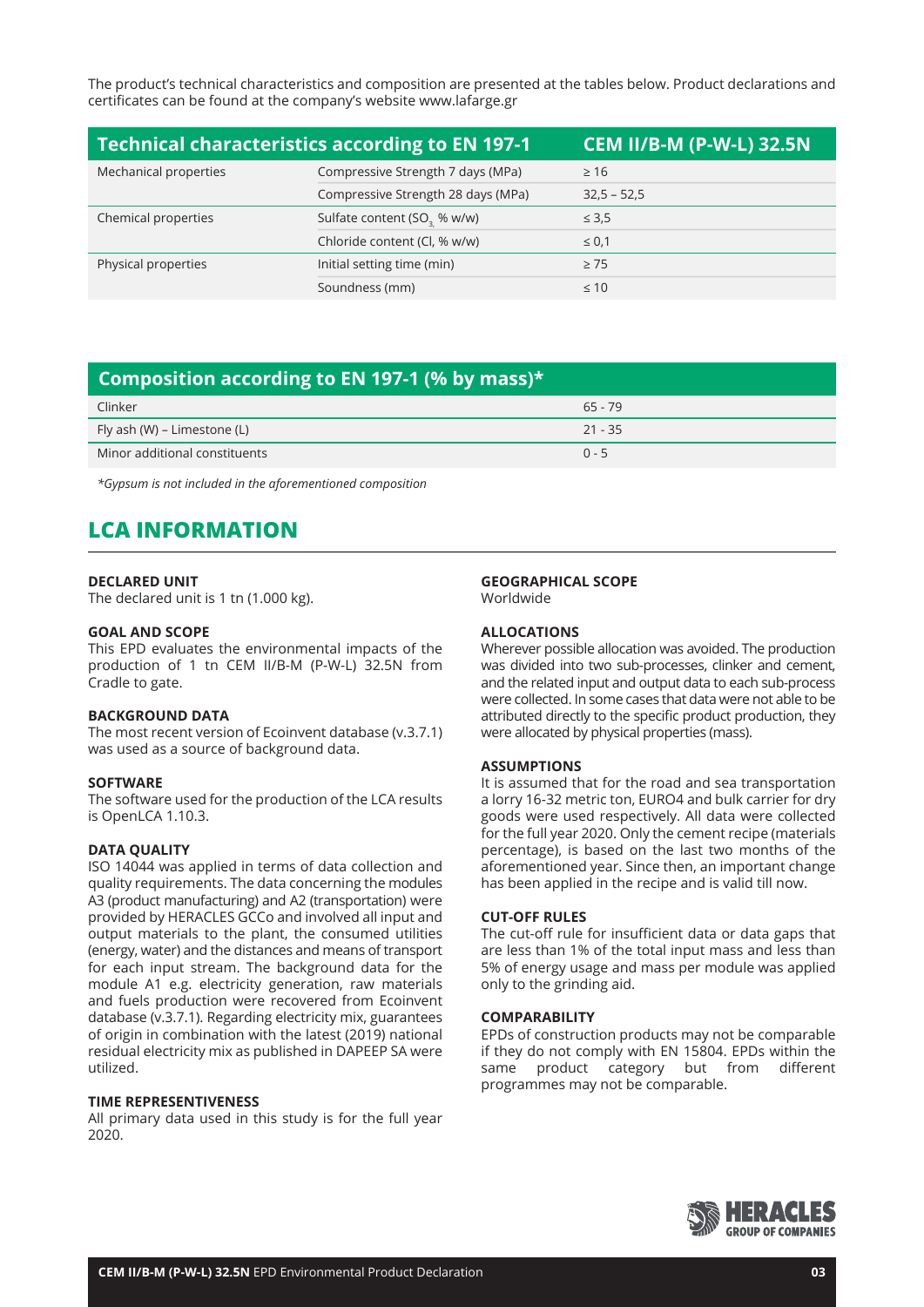# **SYSTEM BOUNDARY**

The scope of this study is "Gradle to gate" covering the product stage (modules A1-A3), since the product fulfills the three conditions required by EN 15804:2012+A2:2019, about the exclusion of modules C1-C4 and D.



### **A1: Raw Material Supply**

Production starts with raw materials supply. This stage includes the mining and processing of raw materials, the extraction and processing of fuels and the recycling of secondary materials.

#### **A2: Transportation of raw materials to manufacturer**

Transport concerns the delivery of raw materials from the supplier to the gate of the manufacturing plant. Raw materials are transported by truck, vessels and conveyor belts from nearby quarries.

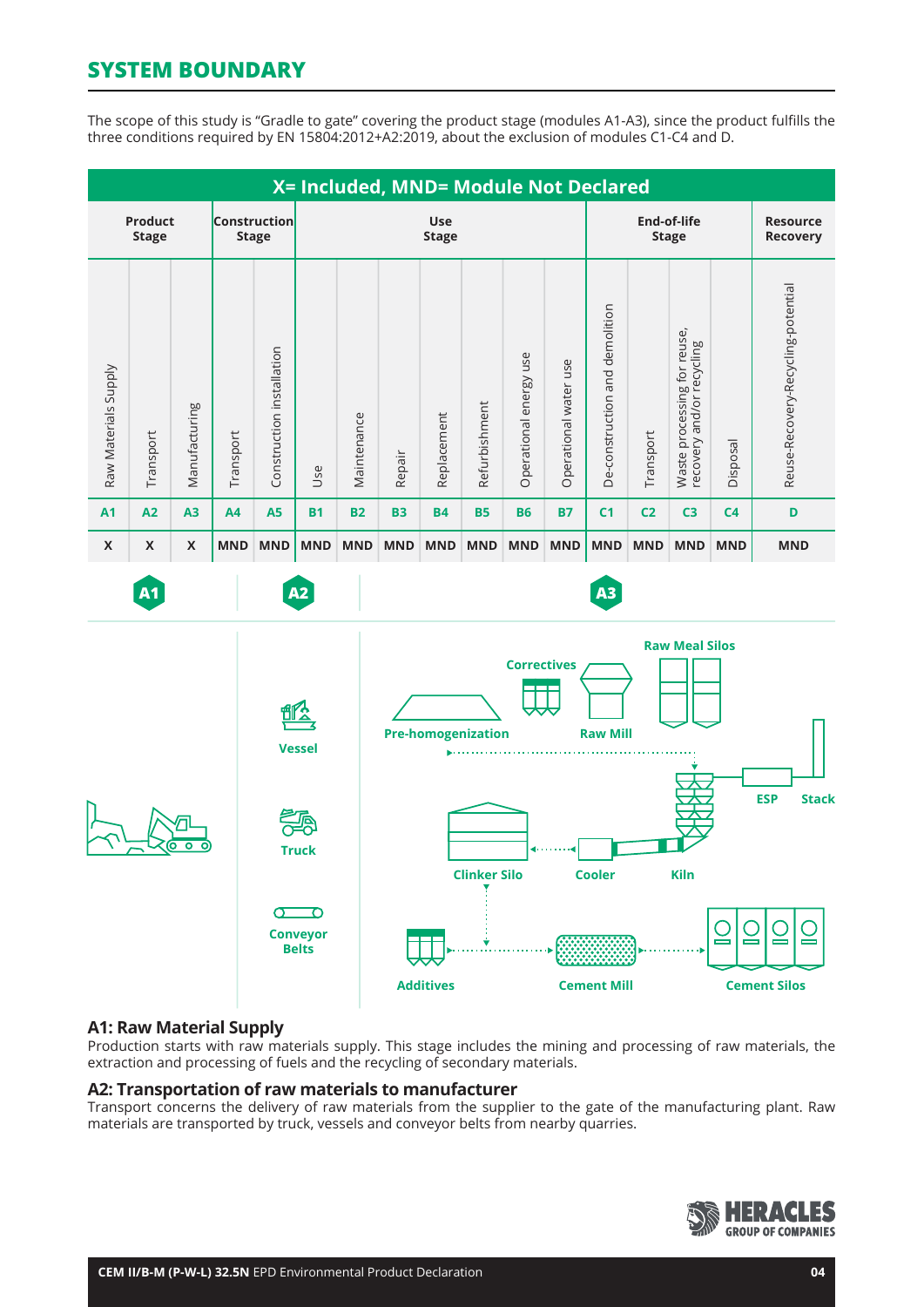## **A3: Manufacturing**

The cement manufacturing starts with the formation of a raw materials homogeneous stockpile that has the right proportion of calcium oxide, alumina, silica and iron oxide. This stockpile is called pre-blending and contains mainly limestone and clay with additional materials in smaller proportions like fluoride, bauxite and hornstone. The stockpile is reclaimed, regularly analyzed and adjusted by correctives addition to fulfill the raw mix design requirements in terms of chemistry. Then, it is fed to the raw mill for grinding where a fine powder, called raw meal, is produced. The raw meal is stored into silos where further homogenization takes place and then fed to the rotary kiln for sintering where the temperature rises at around 1450°C by fuels burning and clinkerization reactions take place. At the end of the kiln, the sintered material is rapidly cooled and clinker is formed. Finally, cement is produced in the cement mills where clinker is ground with gypsum and certain natural or artificial materials and then stored into silos.

## **ENVIRONMENTAL PERFORMANCE INDICATORS**

|                            | ENVIRONMENTAL IMPACTS per 1 ton CEM II/B-M (P-W-L) 32.5N | <b>Unit</b>              | $A1-A3$    |
|----------------------------|----------------------------------------------------------|--------------------------|------------|
| <b>GWP-total</b>           | <b>Global warming potential - total</b>                  | kg CO <sub>2</sub> eq    | 5,82E+02   |
| <b>GWP-fossil</b>          | <b>Global warming potential - fossil</b>                 | kg CO <sub>2</sub> eq    | 5,82E+02   |
| <b>GWP-biogenic</b>        | <b>Global warming potential - biogenic</b>               | kg CO <sub>2</sub> eq    | 1,18E-01   |
| <b>GWP-luluc</b>           | <b>Global warming potential - luluc</b>                  | kg CO <sub>2</sub> eq    | 5,23E-02   |
| $GWP-GHG1$                 | <b>Global warming potential - GHG</b>                    | kg CO <sub>2</sub> eq    | 5,79E+02   |
| <b>ODP</b>                 | <b>Ozone Depletion Potential</b>                         | kg CFC-11 eq             | 2,69E-05   |
| <b>AP</b>                  | <b>Acidification Potential</b>                           | mol H <sup>+</sup> eq    | 1,36E+00   |
| <b>EP-freshwater</b>       | <b>Eutrophication potential - freshwater</b>             | $kg PO4$ <sup>3</sup> eq | 2,32E-01   |
| EP-freshwater <sup>2</sup> | <b>Eutrophication potential - freshwater</b>             | kg P eq                  | 7,58E-02   |
| <b>EP-marine</b>           | <b>Eutrophication potential - marine</b>                 | kg N eq                  | 4,86E-01   |
| <b>EP-terrestrial</b>      | <b>Eutrophication potential - terrestrial</b>            | mol N eq                 | $5,29E+00$ |
| <b>POCP</b>                | <b>Photochemical oxidant formation Potential</b>         | kg NMVOC eq              | 1,30E+00   |
| ADPe <sup>3</sup>          | <b>Abiotic depletion potential - Elements</b>            | kg Sb eq                 | 3,19E-04   |
| ADPF <sup>3</sup>          | Abiotic depletion potential - Fossil resources           | MI                       | $2,61E+03$ |
| WDP <sup>3</sup>           | <b>Water scarcity potential</b>                          | $m3$ eq                  | $3,14E+01$ |

*1 This indicator includes all greenhouse gases included in GWP-total but excludes biogenic carbon dioxide emissions and uptake and biogenic carbon stored in the product with characterization factors (CFs) based on IPCC (2013).* 

<sup>2</sup> Eutrophication aquatic freshwater shall be given in both kg PO<sub>4</sub><sup>3</sup> eq and kg P eq.

*3 The results of this environmental impact indicator shall be used with care as the uncertainties on these results are high or as there is limited experience with the indicator.*

| RESOURCE USE per 1 ton CEM II/B-M (P-W-L) 32.5N |                                                                                                               |                | $A1-A3$    |
|-------------------------------------------------|---------------------------------------------------------------------------------------------------------------|----------------|------------|
| <b>PERE</b>                                     | Use of renewable primary energy excluding renewable primary<br>energy resources used as raw materials         | MI             | $2,94E+02$ |
| <b>PERM</b>                                     | Use of renewable primary energy resources used as raw materials                                               | MI             | $\Omega$   |
| <b>PERT</b>                                     | Total use of renewable primary energy resources                                                               | MI             | 2,94E+02   |
| <b>PENRE</b>                                    | Use of non-renewable primary energy excluding non-renewable<br>primary energy resources used as raw materials | MI             | 2,59E+03   |
| <b>PENRM</b>                                    | Use of non-renewable primary energy resources used as raw materials                                           | MI             | $\Omega$   |
| <b>PENRT</b>                                    | Total use of non-renewable primary energy resources                                                           | MI             | 2,59E+03   |
| <b>SM</b>                                       | Use of secondary material                                                                                     | kg             | $4,91E+01$ |
| <b>RSF</b>                                      | Use of renewable secondary fuels                                                                              | MI             | 2,06E+02   |
| <b>NRSF</b>                                     | Use of non-renewable secondary fuels                                                                          | MI             | 2,46E+02   |
| <b>FW</b>                                       | Use of net fresh water                                                                                        | m <sup>3</sup> | 2,24E-01   |

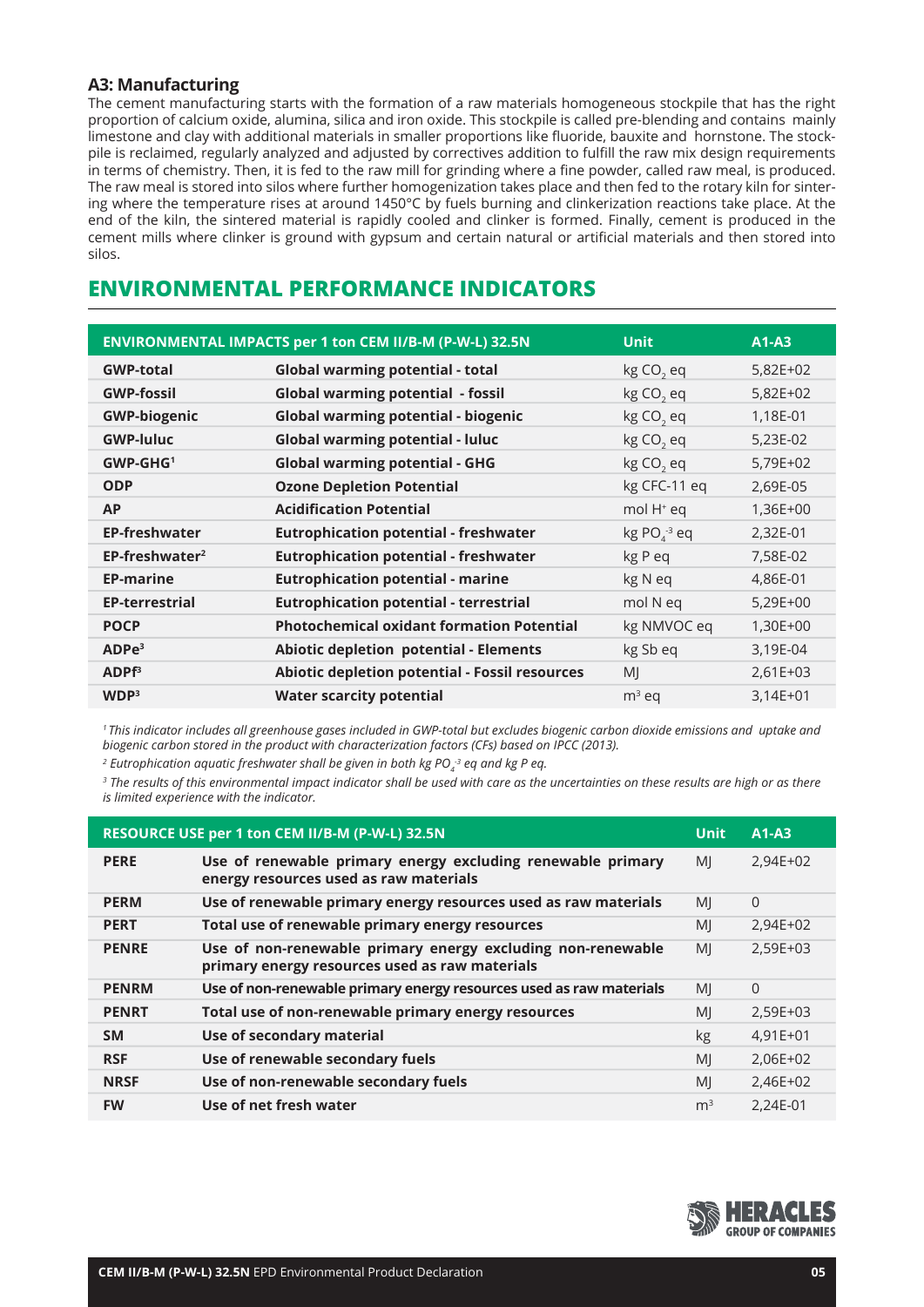| OUTPUT FLOWS AND WASTE CATEGORIES per 1 ton CEM II/B-M (P-W-L) 32.5N |                                      | <b>Unit</b>    | $A1-A3$  |
|----------------------------------------------------------------------|--------------------------------------|----------------|----------|
| <b>HWD</b>                                                           | <b>Hazardous waste disposed</b>      | kg             | 1,24E-03 |
| <b>NHWD</b>                                                          | Non-hazardous waste disposed         | kg             | 7,39E+00 |
| <b>RWD</b>                                                           | <b>Radioactive waste disposed</b>    | kg             | 1,27E-02 |
| <b>CRU</b>                                                           | <b>Components for re-use</b>         | kg             | 3,74E-03 |
| <b>MFR</b>                                                           | <b>Materials for recycling</b>       | kg             | 3,72E-01 |
| <b>MER</b>                                                           | <b>Materials for energy recovery</b> | kg             | $\Omega$ |
| EE                                                                   | <b>Exported energy</b>               | M <sub>l</sub> | 0        |

# **ADDITIONAL INFORMATION**

HERACLES GCCo hereby declares that all cement products are in compliance with the REACH Regulation (EC) No 1907/2006, concerning the Registration, Evaluation, Authorization and Restriction of Chemicals. Cement does not contain any Substances of Very High Concern (SVHC) currently on the candidate list. REACH SVHC list is not static and is updated frequently thus the company will continue to evaluate, research and review to fulfil the demands of the regulation. More information about cement safety handling is available at the Safety Data Sheet (SDS) published at the company's website www.lafarge.gr

The EPD does not give information on release of dangerous substances to soil, water and indoor air because the horizontal standards on measurement of release of regulated dangerous substances from construction products using harmonised test methods according to the provisions of the respective technical committees for European product standards are not available.

## **REFERENCES**

- • **GPI v.3.01:2019-09-18** General Programme Instructions of the International EPD® System
- **PCR 2019:14 v.1.11** Product Category rules | Construction products | The International EPD® System
- **EN 15804:2012+A2:2019** Sustainability of construction works Environmental Product Declarations Core rules for the product category of construction products
- **c-PCR-001** Cement and building lime (EN 16908:2017) | The International EPD® System
- • **EN 16908:2017** Cement and building lime Environmental product declarations Product category rules complementary to EN 15804
- • **EN 413-1:2011** Masonry cement. Composition, specifications and conformity criteria
- • **ISO 14020:2000** Environmental labels and declarations General principles
- • **ISO 14025:2006** Environmental labels and declarations Type III environmental declarations Principles and procedures
- **ISO 14040:2006** Environmental management Life Cycle Assessment Principles and framework
- • **ISO 14044:2006** Environmental management Life Cycle Assessment Requirements and guidelines
- • **Ecoinvent Centre**| www.Eco-invent.org
- **DAPEEP SA:** Renewable Energy Sources Operator & Guarantees of Origin | Greece | www.dapeep.gr

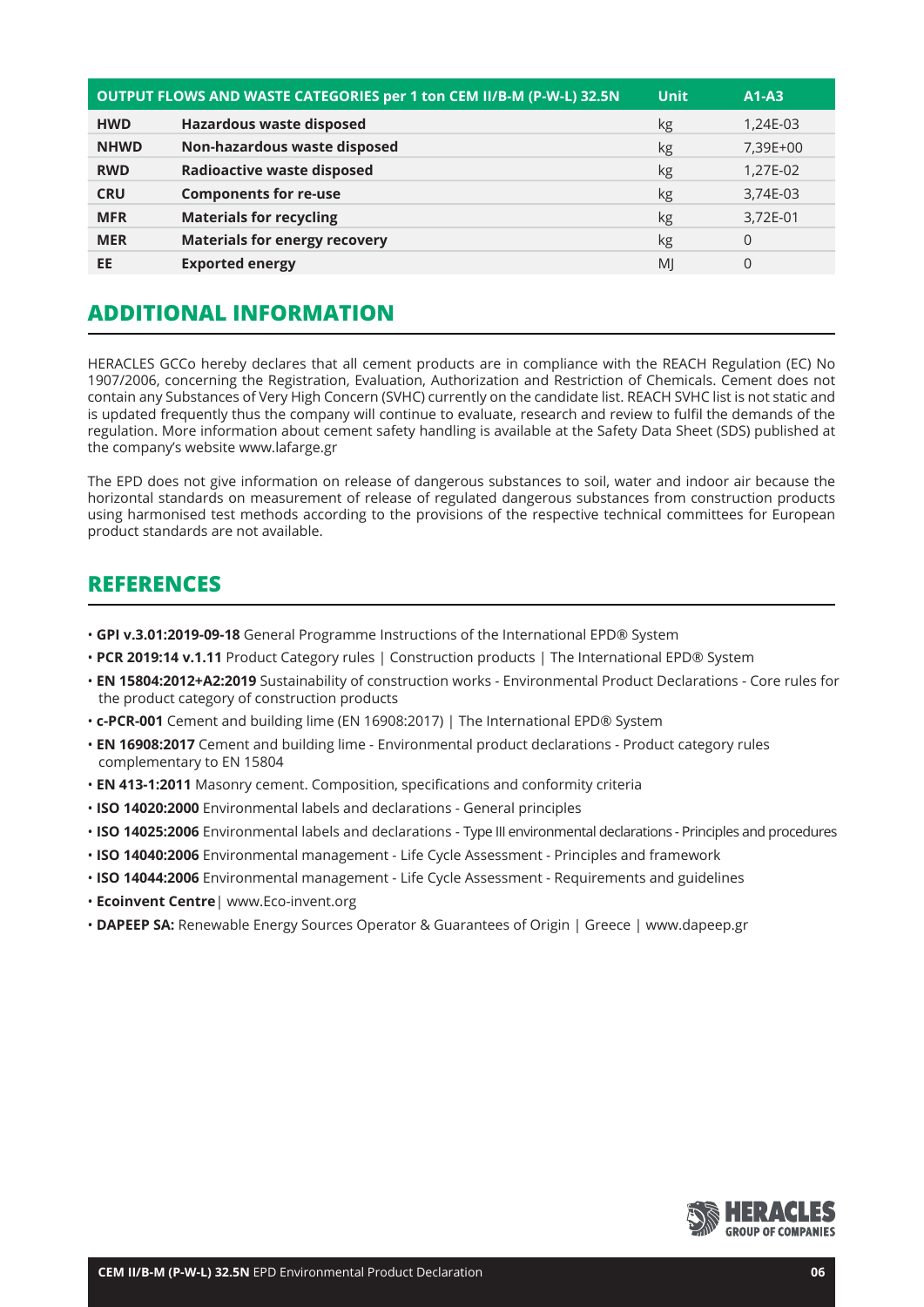## **CONTACT INFORMATION**

| <b>EPD owner</b>          | <b>HERACLES</b>                                            | 32 D.Solomou Str., 14123 Lykovrissi, Greece<br>email: info.heracles@lafargeholcim.com<br>www.lafarge.gr |
|---------------------------|------------------------------------------------------------|---------------------------------------------------------------------------------------------------------|
| <b>LCA author</b>         | <b>O ENVIROMETRICS</b><br>Business Consultants & Engineers | 20 Karea str., 11636, Athens, Greece<br>email: info@envirometrics.gr<br>www.envirometrics.gr            |
| <b>Programme operator</b> | $FPD^*$<br>THE INTERNATIONAL EPD® SYSTEM                   | Valhallavägen 81, 114 27 Stockholm, Sweden<br>email: info@environdec.com<br>www.environdec.com          |
| <b>Verifier</b>           | <b>EURO<br/>CERT</b>                                       | Chlois 89, Athina 144 52, Greece<br>email: info@eurocert.gr<br>www.eurocert.gr                          |

# **PROGRAMME-RELATED INFORMATION**

Product group classification: UN CPC 3744

The CEN standard EN 15804 serves as the core Product Category Rules

PCR 2019:14 Construction products (EN 15804:A2); Version 1.11; 2021-02-05 c-PCR-001 Cement and Building Lime (EN 16908:2017) 2010-12-20

PCR review was conducted by The Technical Committee of the International EPD® System.

Independent third-party verification of the declaration and data in accordance with ISO 14025:2006 EPD process certification EPD verification

Procedure for follow-up during EPD validity involves third party verifier **⊠Yes** □No

**The EPD owner has the sole ownership, liability and responsibility of the EPD.**